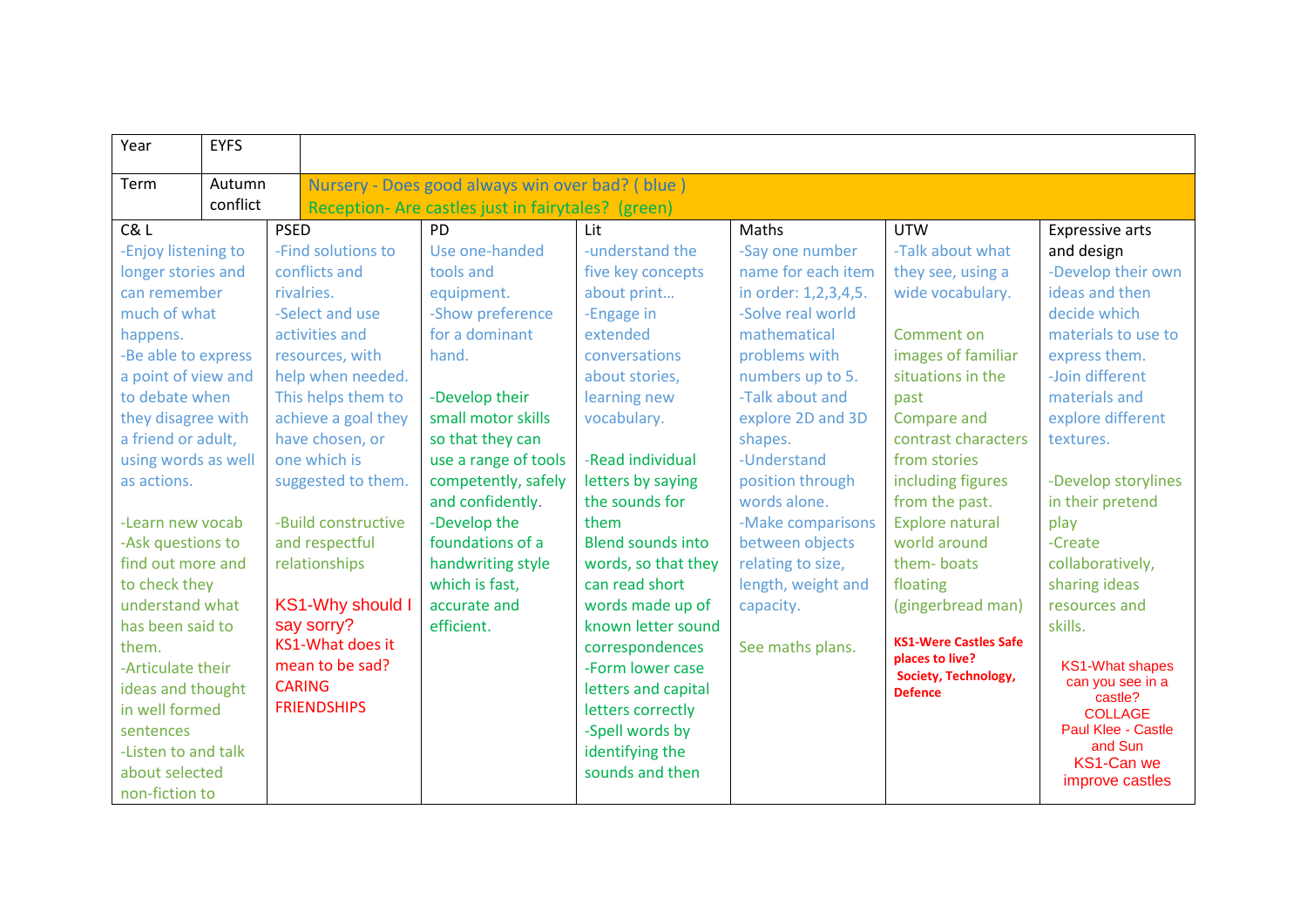| develop a deep<br>familiarity with<br>new knowledge<br>and vocab.<br>-Learn rhymes,<br>poems and songs.                                                                                                                                                                                                                  | writing the sound<br>with letter/s<br>- Read tricky words<br>linked to phase 2<br>sounds.                                                                                                                                             | with our modern<br>materials?<br><b>Materials</b>                                                                        |  |  |  |  |  |  |
|--------------------------------------------------------------------------------------------------------------------------------------------------------------------------------------------------------------------------------------------------------------------------------------------------------------------------|---------------------------------------------------------------------------------------------------------------------------------------------------------------------------------------------------------------------------------------|--------------------------------------------------------------------------------------------------------------------------|--|--|--|--|--|--|
| <b>Community engagement</b>                                                                                                                                                                                                                                                                                              | <b>Creative Development</b>                                                                                                                                                                                                           | <b>Personal Development</b>                                                                                              |  |  |  |  |  |  |
| <b>Sense</b><br>Respectful,<br><b>of</b><br>active citizen<br>Place                                                                                                                                                                                                                                                      | <b>Builds</b><br>/Imaginative<br><b>Curious</b><br><b>Links</b><br>and creative                                                                                                                                                       | Reflective<br>and self<br><b>Resourceful</b><br>Collaborative<br>improvemen                                              |  |  |  |  |  |  |
| Throughout the unit children will be encouraged<br>to be respectful to their peers and the adults.<br>When engaged in discussions they will be<br>encouraged to be respectful towards each other.<br>Children will also compare life now with life in<br>the past and look at fictional and non fictional<br>characters. | Children will be given the opportunity to listen to<br>stories set in castles (fairy tales etcs) and then<br>look at castles from the area. They will us their<br>knowledge to build links and use their knowledge<br>to be creative, | Through all their learning the focus will be on the<br>3 skills above. The final project will be linked to<br>group work |  |  |  |  |  |  |
| Project-<br>Nursery - create a vegetable model inspired by 'Supertato' books.                                                                                                                                                                                                                                            |                                                                                                                                                                                                                                       |                                                                                                                          |  |  |  |  |  |  |

Children to work in groups to build a 3D castle using the skills they have learnt and the knowledge they have gained. They can choose to build a fairy tale castle or one from local castles in the area. Individually they can draw/paint/ collage their own castle for display. Speech bubbles to highlight children's thoughts.

This medium term plan will run alongside following children's own interests and celebrating any festivals that may occur in this period. Plans are produced separately for enhancements, phonics, literacy and maths.

2021

Sept/ October- harvest Festival ( Christian links)